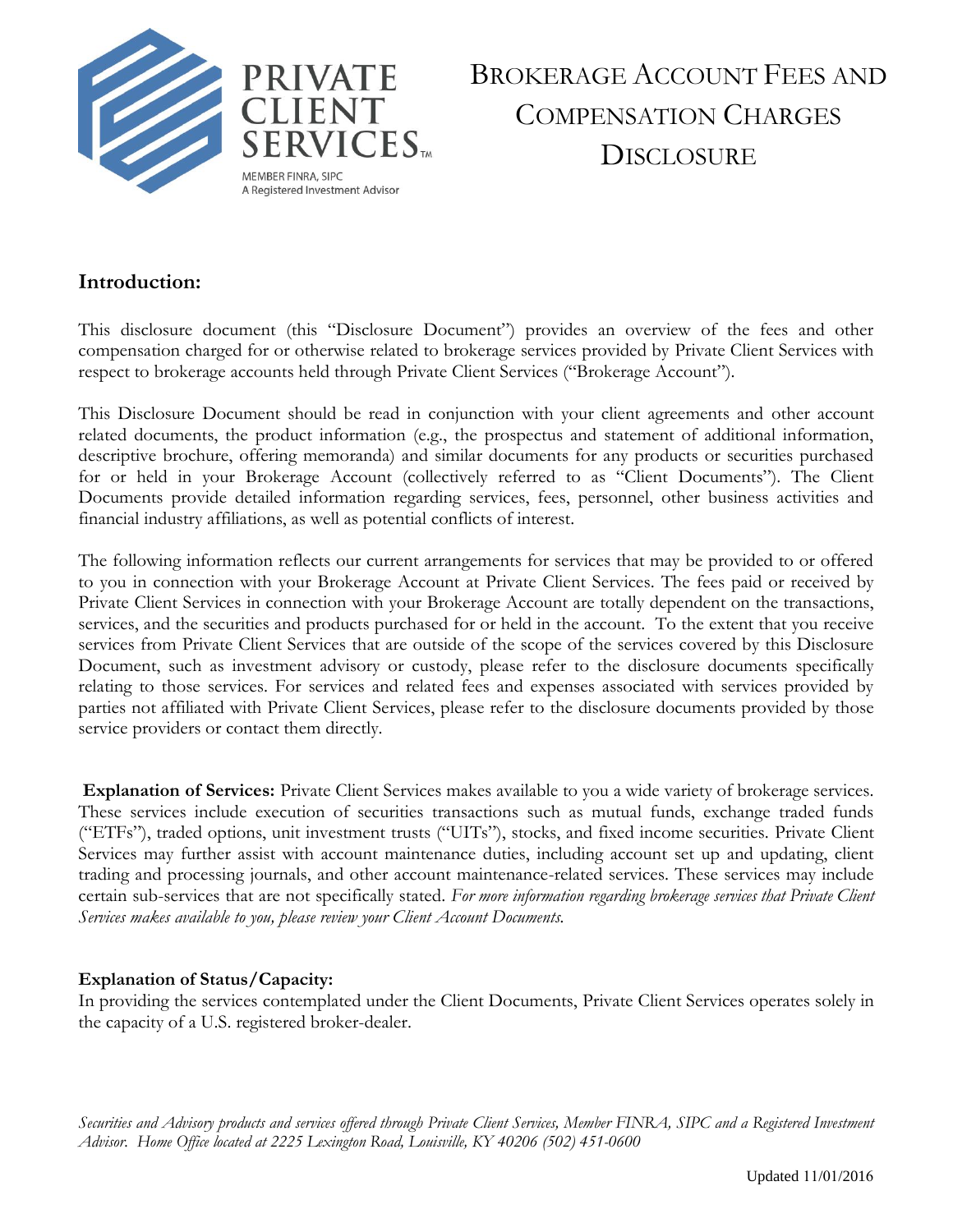#### **Direct Compensation:**

Pursuant to the Client Documents, the Brokerage Account is subject to several types of fees that may be charged to and deducted directly from the Brokerage Account. The amount shown below is the maximum fee amount that may be charged.

| Account Fees:                            |                                            |
|------------------------------------------|--------------------------------------------|
| <b>Fee Type</b>                          | Fee                                        |
| Annual Account Maintenance Fee (IRA)     | $$50.00$ per year                          |
| Account Transfer Fees (ACAT)             | \$75 per transfer (self-directed accounts) |
| Check Stop-Pay Fee or Insufficient Funds | \$30.00                                    |
| Outgoing Fed Wire Fee                    | \$30.00 per domestic wire transfer         |
| <b>ACH Return Charge</b>                 | \$30.00 per returned transaction           |
| Safekeeping-Foreign                      | \$5.00                                     |
| Safekeeping-Name                         | \$2.00                                     |
| Security Transfer Fees                   | \$25.00                                    |
| Account Termination Fee (IRA)            | \$100.00                                   |

**Commissions**: Private Client Services may receive from the Brokerage Account transaction-based compensation in the form of commissions for effecting securities transactions (e.g., purchases and sales of stocks, bonds, ETF shares, mutual fund shares and traded options). The commission rates applicable to your Brokerage Account will vary by type of account and other factors (e.g., trading activity, type of security, transaction size, market and market conditions, overall relationship). Certain minimum commissions may apply. In all cases, the amount of commission charged on any particular trade will be disclosed on your trade confirmation or account statement.

**Mutual Fund Sales Loads and Commissions:** Private Client Services may receive sales loads and commissions for the purchase of certain mutual fund shares in the Brokerage Account. The rates of the sales loads and commissions, if applicable, are specified in the mutual fund's prospectus and statement of additional information (collectively referred to as the "prospectus"). *For more information regarding these fees, please refer to the mutual fund's prospectus.* 

## **Indirect Compensation:**

**Mutual Fund Investments:** Private Client Services may receive compensation from mutual funds and their affiliates in connection with client investments in shares of such mutual funds. The types of payments are:

- **12b-1 Fees/Selling Fees**  These fees are charged against the assets of the mutual fund on a continuing basis as compensation for providing certain distribution and shareholder services. These fees are described in the mutual fund's prospectus.
- **Shareholder Servicing Fees**  These fees are charged against the assets of the mutual fund on a continuing basis as compensation for providing certain shareholder services, such as maintaining call centers, keeping shareholder records and responding to shareholder requests. These fees are described in the mutual fund's prospectus as part of the fund's "other expenses".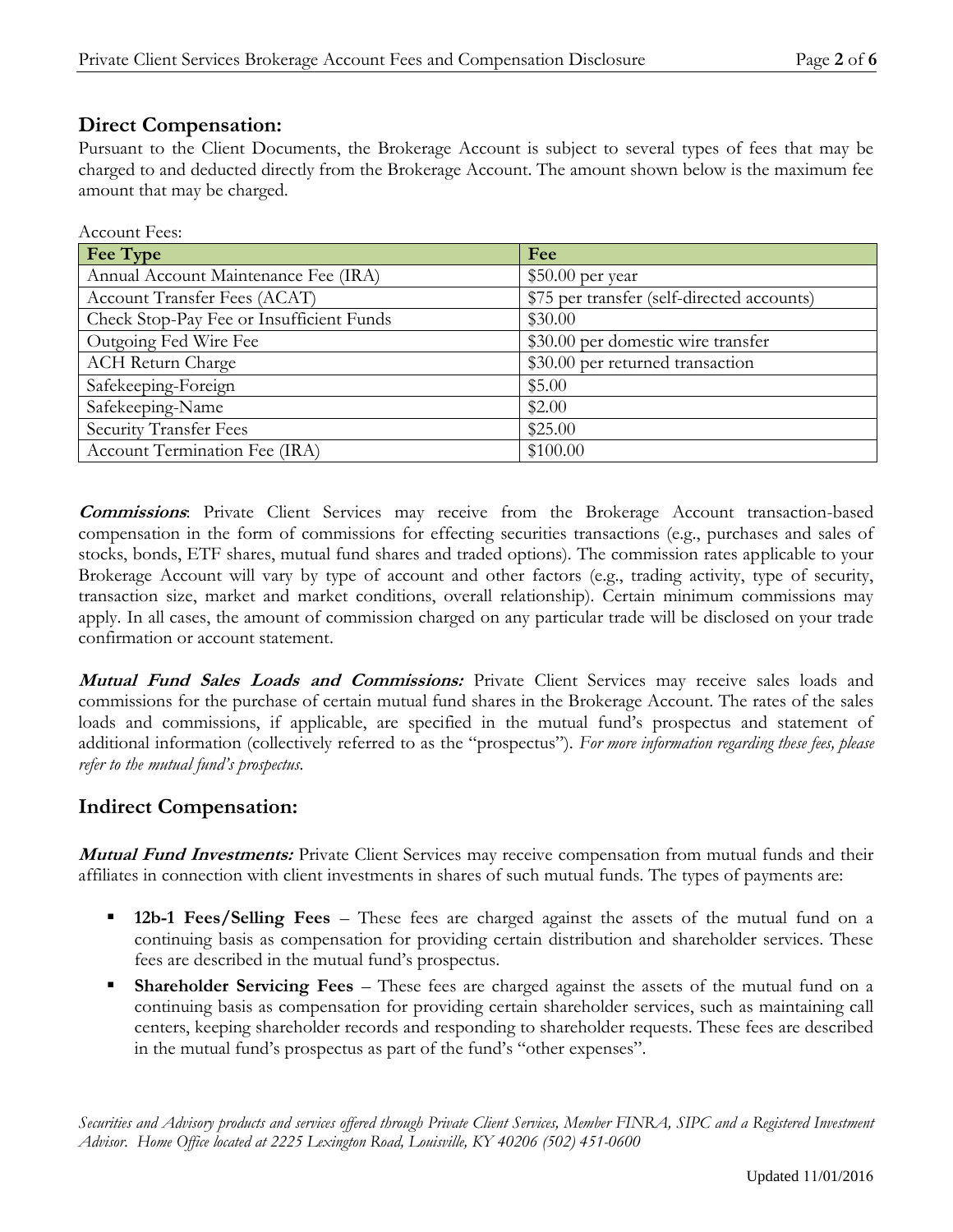**Investments in Variable, Fixed and Immediate Annuities and Whole Life Insurance Policies:** Private Client Services may receive compensation from and with respect to client investments in variable, fixed and immediate annuities as well as whole life insurance policies.

- **Commissions**: Each time an annuity is purchased through your Brokerage Account, Private Client Services is paid a commission by the provider. The commission amount for the initial purchase and subsequent payments to existing annuity contracts typically ranges from 1% to 6.25% of the purchase premium. In certain instances Private Client Services is paid an asset based commission which ranges from 0 to 1.25% of the annuity contract value in the second to tenth year the annuity contract is in force. Commissions on annuities vary by product type.
- **Revenue Sharing**: For each variable annuity product offered, Private Client Services seeks to collect from the provider a support fee, also known as revenue sharing. There is no revenue-sharing payment with respect to fixed or immediate annuities or whole life insurance policies. The revenue-sharing payments received in connection with variable annuity products are in addition to the mortality and expense risk charges, administrative fees, contract maintenance or annual fees, applicable contingent deferred sales charges and underlying subaccount expenses charged in connection with the annuity and disclosed in the prospectus. Revenue-sharing payments are paid out of the provider's revenues or profits. However, the provider's revenues or profits may in part be derived from product fees and expenses described in the prospectus. No portion of these revenue-sharing payments is made by means of brokerage commissions generated by the provider, the subaccount investment companies and/or their affiliates. Private Client Services receives separate revenue sharing fees charged at different rates from mutual fund families whose funds Private Client Services offers directly, which may include fund families whose products are offered within a provider's variable annuity subaccount, but not with respect to assets held within such subaccount. Currently, annuity providers pay revenuesharing fees on variable annuity assets of up to 0.05% per year (\$5 per \$10,000), calculated quarterly, based upon the aggregate value of variable-annuity assets (including assets invested in fixed-rate accounts within variable annuities) invested in contracts for which CGMI is designated as the broker/dealer or agent of record, to the extent such contracts have been in force for more than one year. Providers may also pay an additional fee ranging up to 0.20% (\$20 per \$10,000) of the initial premium payments on new contracts or of subsequent premium payments to existing contracts. These fees are subject to change. This rate is subject to volume discounting (that is, as the number of assets increases, the basis-point charge for those assets will decrease).
- **Whole Life Insurance***:* Each time a whole life insurance policy is purchased through your Brokerage Account, Private Client Services is paid a commission by the provider. The provider generally pays Private Client Services a commission which typically ranges from 90% to 114% of such insurance policy's first year premium payment, up to 6% of the second year's premium and up to 2.5% of the premium in subsequent years.

## **Additional disclosures regarding compensation that may be received by Private Client Services or related parties including sub-contractors:**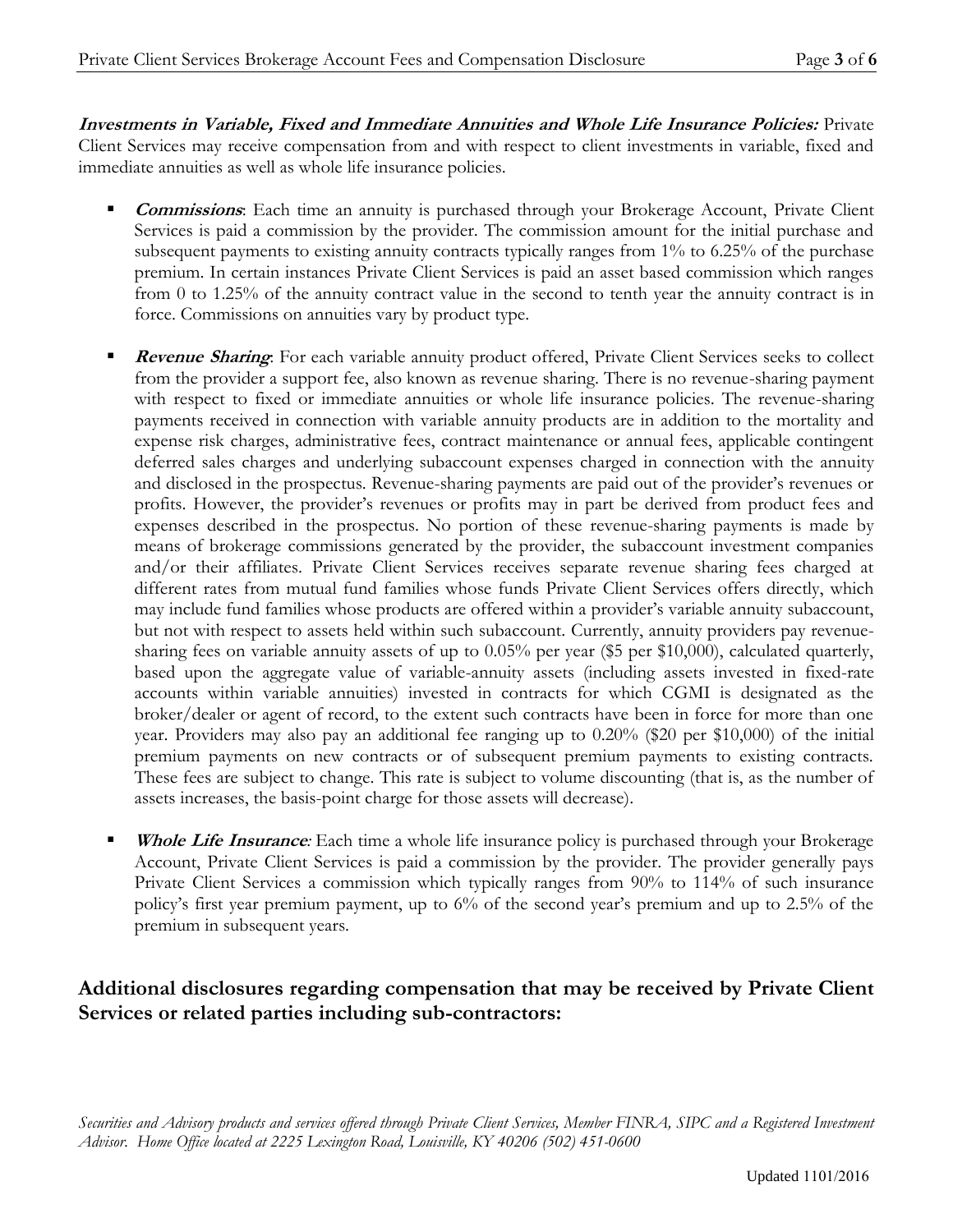Private Client Services or a related party, including a sub-contractor, may receive other forms of compensation not disclosed above. Generally, these payments are not attributable to any individual account or client.

#### **Pershing:**

Private Client Services has retained Pershing, a non-Private Client Services related entity, to act as its clearing firm and to provide certain custody and clearing services as described in your Client Documents. These services, such as the execution and settlement of securities transactions, custody of securities and cash balances and certain account related activities (e.g., account statements, recordkeeping), are provided under a written Clearing Agreement between Pershing and Private Client Services. Private Client Services acts as introducing broker for your Brokerage Account. Pershing may receive revenue sharing and other payments for those assets held with Pershing.

The following chart shows transaction-based fees that may be paid to Pershing in connection with your Brokerage Account. The amount shown is the maximum fee amount that Private Client Services will pay Pershing. There may also be additional payments between Pershing and Private Client Services that are assetbased and not disclosed below.

| <b>Service/Transaction</b>                             | Fee                                               |
|--------------------------------------------------------|---------------------------------------------------|
| Administrative/Maintenance Fee (IRA)                   | \$40.00                                           |
| Account Transfer Fee (IRA non-ACAT)                    | $$40.00$ maintenance fee + $$100.00$ closing fee. |
| ACH return fees                                        | \$30.00 per event                                 |
| <b>Account Statement (Paper)</b>                       | $$1.00$ per event                                 |
| Confirmation Fee                                       | $$1.00$ per event                                 |
| Tax Statement (Duplicate)                              | $$2.00$ per event                                 |
| Stop payment Fee                                       | \$30.00 per event                                 |
| Overnight mail fee - delivery Monday through Friday    | $$20.00$ per event                                |
| Overnight mail fee - weekend delivery                  | \$30.00 per event                                 |
| Overnight mail fee (Foreign)                           | \$30.00 per event                                 |
| Clearance Services for Equities, Options and Fixed     | \$2.50 per transaction                            |
| Income                                                 |                                                   |
| Clearance Services for Mutual Funds and UITs           | $$0.25 - $2.50$                                   |
| Margin Extension                                       | $$20.00$ per event                                |
| COD Extension                                          | $$10.00$ per event                                |
| Inactive Account Fee*                                  | \$25.00                                           |
| Foreign Settlement Fee                                 | Depends on market \$50.00 - \$75.00               |
| Paper Delivery Surcharge for statements and confirms   | $$1.00$ per event                                 |
| Foreign Safekeeping                                    | \$5.00                                            |
| Security Transfers (CRS, Legal, Restricted Legal etc.) | $$10.00 - $60.00$                                 |
| <b>Equity Dividend Reinvestment</b>                    | \$1 per security, per investment                  |
| DWAC Delivery items                                    | \$10.00                                           |
| Securities Information Center (as Indirect Inquirer by | \$200.00 per year                                 |
| Broker Dealer for any SIC activities)                  |                                                   |
| Books and Records Client Notification Fee              | \$1.50 per notification                           |

*\*Inactive accounts are defined as holding a security position for a calendar year January 1 – December 31 without generating a trade.*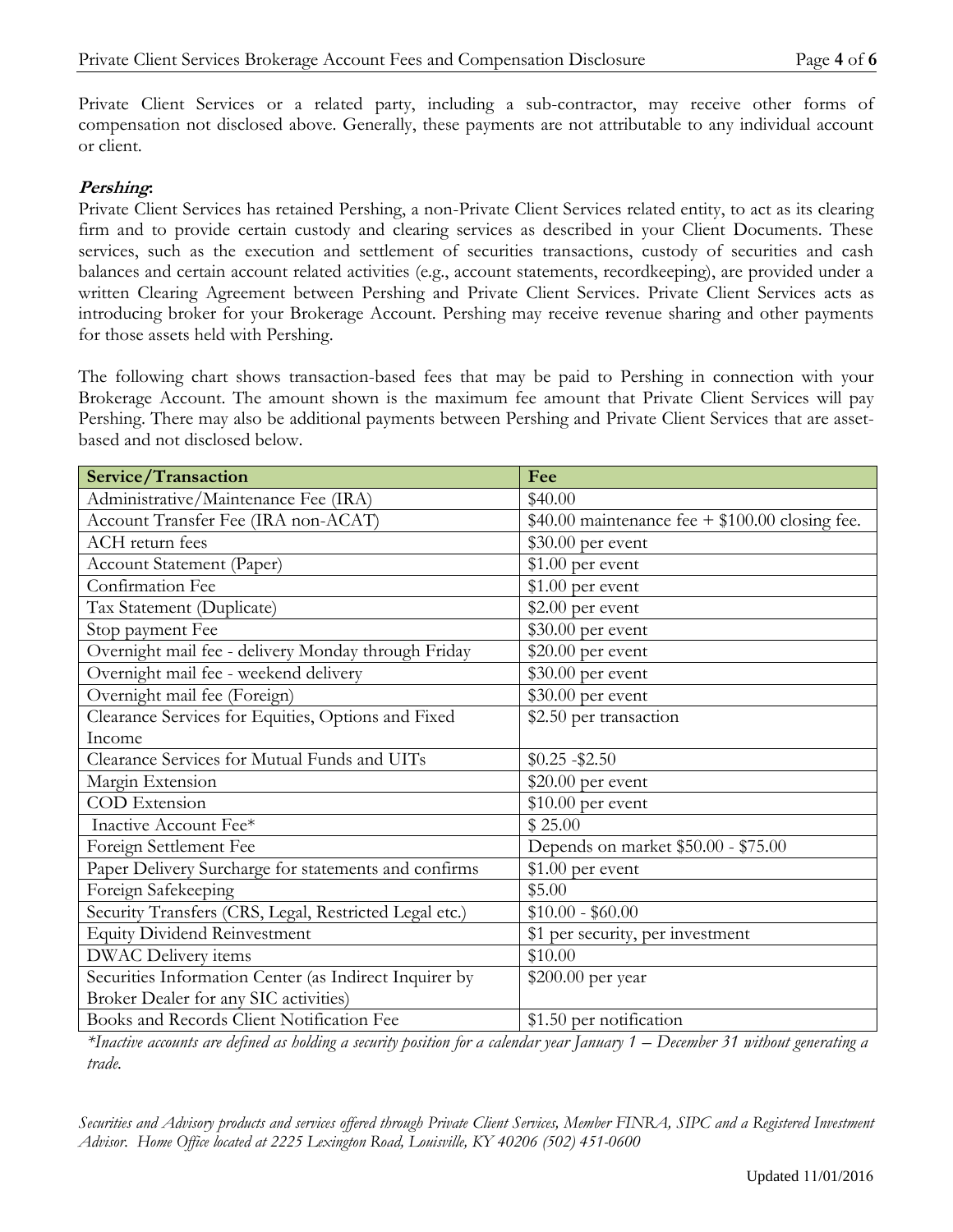The following disclosures have been provided by Pershing for inclusion in this Disclosure Document:

**Pershing Mutual Fund Fees:** Pershing has entered into agreements with certain mutual fund companies that pay Pershing for performing certain services for the mutual fund. Pursuant to these agreements, Pershing receives fees for operational services from mutual funds in the form of networking or omnibus processing fees. The reimbursements are remitted to Pershing for its work on behalf of the funds. This work may include, but is not limited to, sub-accounting services, dividend calculation and posting, accounting, reconciliation, client confirmation and statement preparation and mailing and tax statement preparation and mailing. These reimbursements are based either on (a) a flat fee ranging from \$0 to \$20 per holding or (b) a percentage of assets that can range from 0 to 15 basis points for domestic funds and 0 to 30 basis points for offshore funds. For a listing of funds that pay Pershing networking or omnibus fees, please refer to www.Pershing.com/mutual\_fund.htm. The mutual funds listed on this website are listed in order from highest to lowest paying mutual funds based on gross payments made to Pershing.

**Pershing Money Fund and FDIC Insured Bank Product Fees:** Pershing has entered into agreements with money market fund companies and FDIC-insured bank deposit products service providers. Pershing receives fees from money fund companies and service providers for making available money market funds and FDIC-insured bank deposit programs. A portion of Pershing's fees is applied against costs associated with providing services on behalf of the fund companies and service providers, which may include maintaining cash sweep systems, sub-accounting services, dividend and interest calculation and posting, accounting, reconciliation, client statement preparation and mailing, tax statement preparation and mailing, marketing and distribution related support, and other services. These fees are paid in accordance with an asset-based formula that can range from 0 to 100 basis points annually. For a listing of money funds and FDIC-insured bank products that pay Pershing these fees, please refer to www.pershing.com/money\_fund.htm.

**Pershing Annuity Fees:** Pershing has entered into arrangements with insurance companies through which Pershing may receive servicing fees from certain insurance companies that participate in Pershing's annuity program. These one-time fees typically amount to between \$10 and \$17 per annuity contract. In addition, Pershing receives operational reimbursement fees from certain insurance companies for the services it provides, which may include, but are not limited to, posting, accounting reconciliation and client statement preparation and mailing. These fees typically amount to \$6 per year for annuity contracts. For a listing of the insurers that pay Pershing these fees, please refer to [www.pershing.com/annuity\\_fees.htm.](http://www.pershing.com/annuity_fees.htm)

**Pershing Sponsorship Fees:** Mutual fund companies, annuity companies, ETF providers, money market providers and other providers offering investment, business and technology products and services offer marketing support in the form of sponsorship fee payments to Pershing (or third parties at Pershing's direction) in connection with educational conferences, events, seminars, and workshops that Pershing offers to its broker-dealer or investment professional customers. These payments are made through arrangements with investment providers and may be for the expenses of educational materials or other conference-related expenses. Generally, the smallest level of sponsorship is \$5,000.00, and the level of sponsorship can increase depending on the opportunity. For a listing of companies that pay sponsorship fees to Pershing for events, please refer to www.pershing.com/event.

**Pershing Payments for Order Flow:** Pershing may receive compensation in connection with routing orders to the marketplace for execution, subject to its obligations to seek best execution. Such compensation may be